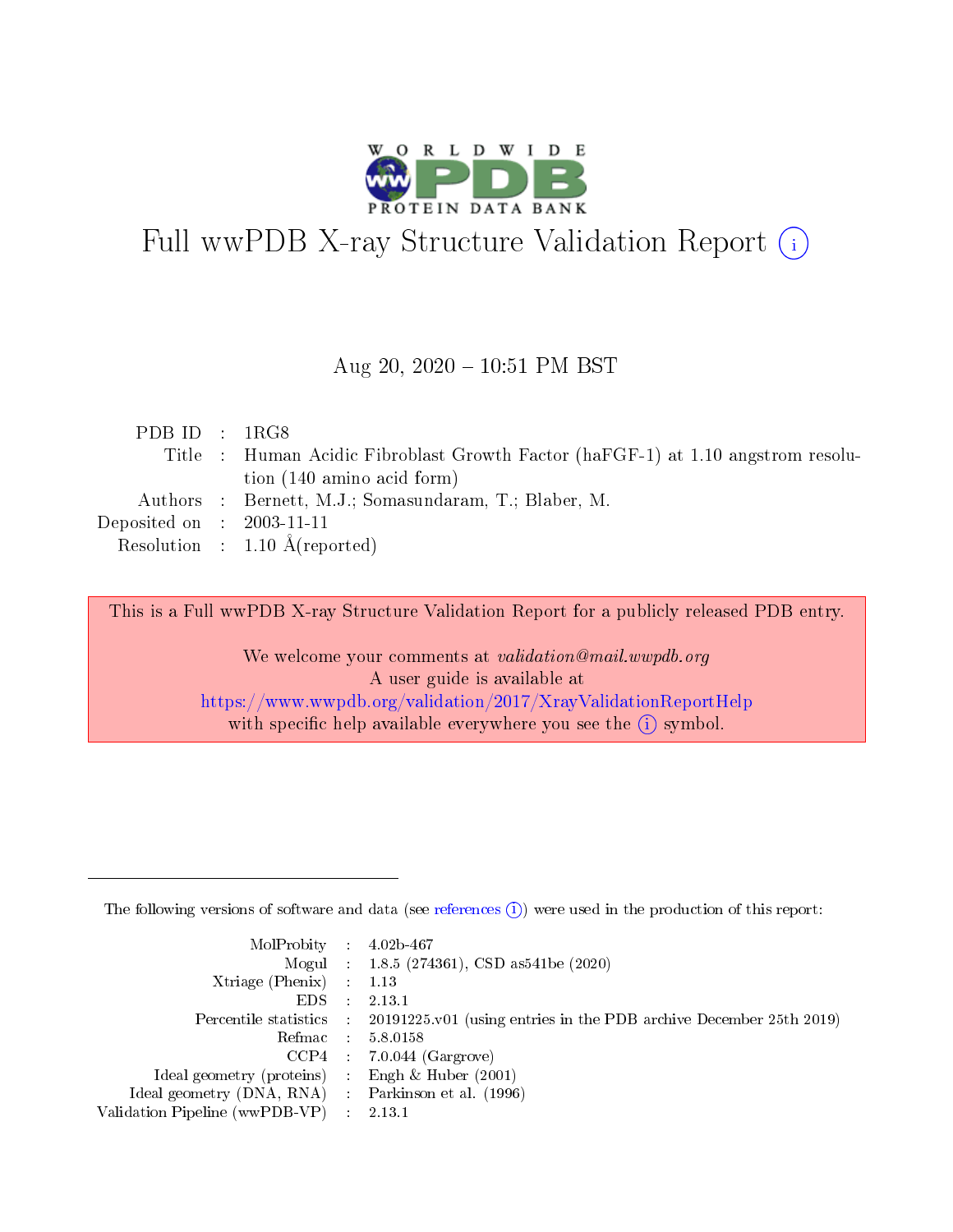# 1 [O](https://www.wwpdb.org/validation/2017/XrayValidationReportHelp#overall_quality)verall quality at a glance  $(i)$

The following experimental techniques were used to determine the structure: X-RAY DIFFRACTION

The reported resolution of this entry is 1.10 Å.

Percentile scores (ranging between 0-100) for global validation metrics of the entry are shown in the following graphic. The table shows the number of entries on which the scores are based.



| Metric                | Whole archive<br>$(\#\mathrm{Entries})$ | Similar resolution<br>$(\#\text{Entries}, \text{resolution range}(\text{\AA}))$ |  |  |
|-----------------------|-----------------------------------------|---------------------------------------------------------------------------------|--|--|
| $R_{free}$            | 130704                                  | $1619(1.14-1.06)$                                                               |  |  |
| Clashscore            | 141614                                  | $1671(1.14-1.06)$                                                               |  |  |
| Ramachandran outliers | 138981                                  | $1615(1.14-1.06)$                                                               |  |  |
| Sidechain outliers    | 138945                                  | $1613(1.14-1.06)$                                                               |  |  |
| RSRZ outliers         | 127900                                  | $1588(1.14-1.06)$                                                               |  |  |

The table below summarises the geometric issues observed across the polymeric chains and their fit to the electron density. The red, orange, yellow and green segments on the lower bar indicate the fraction of residues that contain outliers for  $>=3, 2, 1$  and 0 types of geometric quality criteria respectively. A grey segment represents the fraction of residues that are not modelled. The numeric value for each fraction is indicated below the corresponding segment, with a dot representing fractions  $\epsilon=5\%$  The upper red bar (where present) indicates the fraction of residues that have poor fit to the electron density. The numeric value is given above the bar.

| Mol | Chain | $\vert$ Length | Quality of chain |                   |
|-----|-------|----------------|------------------|-------------------|
|     |       | 146            | 3%<br>85%        | 10%<br>$\cdots$   |
|     |       | 146            | 5%<br>91%        | $5\% \cdot \cdot$ |

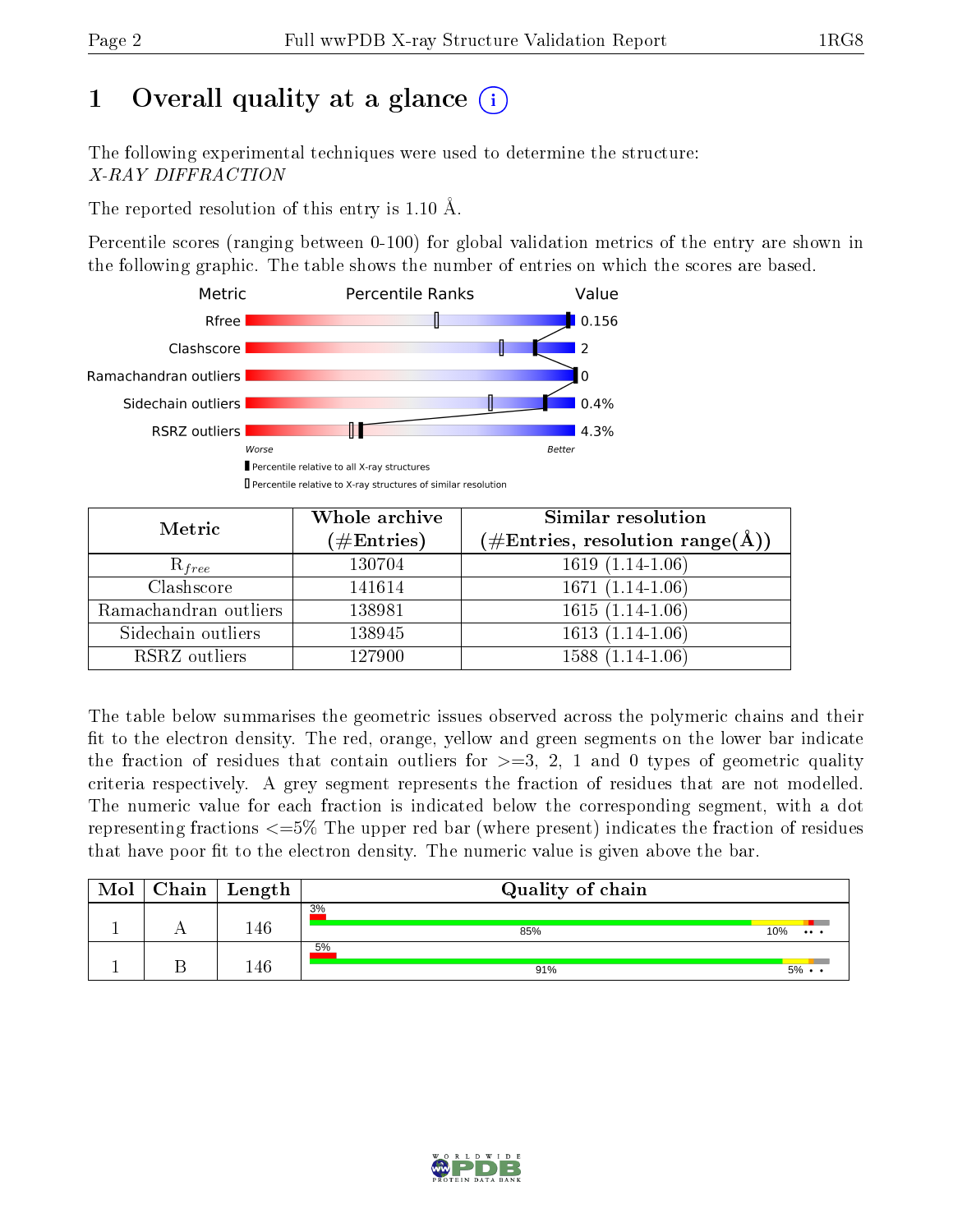# 2 Entry composition (i)

There are 3 unique types of molecules in this entry. The entry contains 2730 atoms, of which 0 are hydrogens and 0 are deuteriums.

In the tables below, the ZeroOcc column contains the number of atoms modelled with zero occupancy, the AltConf column contains the number of residues with at least one atom in alternate conformation and the Trace column contains the number of residues modelled with at most 2 atoms.

| Mol | Chain Residues | <b>Atoms</b>       |  |  |  |  |    | ZeroOcc   AltConf   Trace |  |
|-----|----------------|--------------------|--|--|--|--|----|---------------------------|--|
|     | 141            | Total C N O        |  |  |  |  | 19 |                           |  |
|     |                | 1156 736 205 210 5 |  |  |  |  |    |                           |  |
|     | 141            | Total C N O        |  |  |  |  |    |                           |  |
|     |                | 1156 738 203 210 5 |  |  |  |  |    |                           |  |

Molecule 1 is a protein called Heparin-binding growth factor 1.

| Chain         | Residue | Modelled   | Actual | Comment               | Reference         |
|---------------|---------|------------|--------|-----------------------|-------------------|
| А             | -5      | HIS        |        | <b>EXPRESSION TAG</b> | UNP P05230        |
| А             | $-4$    | <b>HIS</b> |        | <b>EXPRESSION TAG</b> | <b>UNP P05230</b> |
| A             | $-3$    | <b>HIS</b> |        | <b>EXPRESSION TAG</b> | <b>UNP P05230</b> |
| А             | $-2$    | <b>HIS</b> |        | <b>EXPRESSION TAG</b> | <b>UNP P05230</b> |
| A             | $-1$    | <b>HIS</b> |        | <b>EXPRESSION TAG</b> | <b>UNP P05230</b> |
| $\mathcal{A}$ | 0       | <b>HIS</b> |        | <b>EXPRESSION TAG</b> | <b>UNP P05230</b> |
| В             | $-5$    | HIS        |        | <b>EXPRESSION TAG</b> | <b>UNP P05230</b> |
| B             | $-4$    | <b>HIS</b> |        | <b>EXPRESSION TAG</b> | UNP P05230        |
| B             | $-3$    | <b>HIS</b> |        | EXPRESSION TAG        | <b>UNP P05230</b> |
| В             | $-2$    | <b>HIS</b> |        | <b>EXPRESSION TAG</b> | UNP P05230        |
| B             | $-1$    | <b>HIS</b> |        | <b>EXPRESSION TAG</b> | UNP P05230        |
| B             | 0       | <b>HIS</b> |        | <b>EXPRESSION TAG</b> | <b>UNP P05230</b> |

There are 12 discrepancies between the modelled and reference sequences:

• Molecule 2 is FORMIC ACID (three-letter code: FMT) (formula:  $CH<sub>2</sub>O<sub>2</sub>$ ).

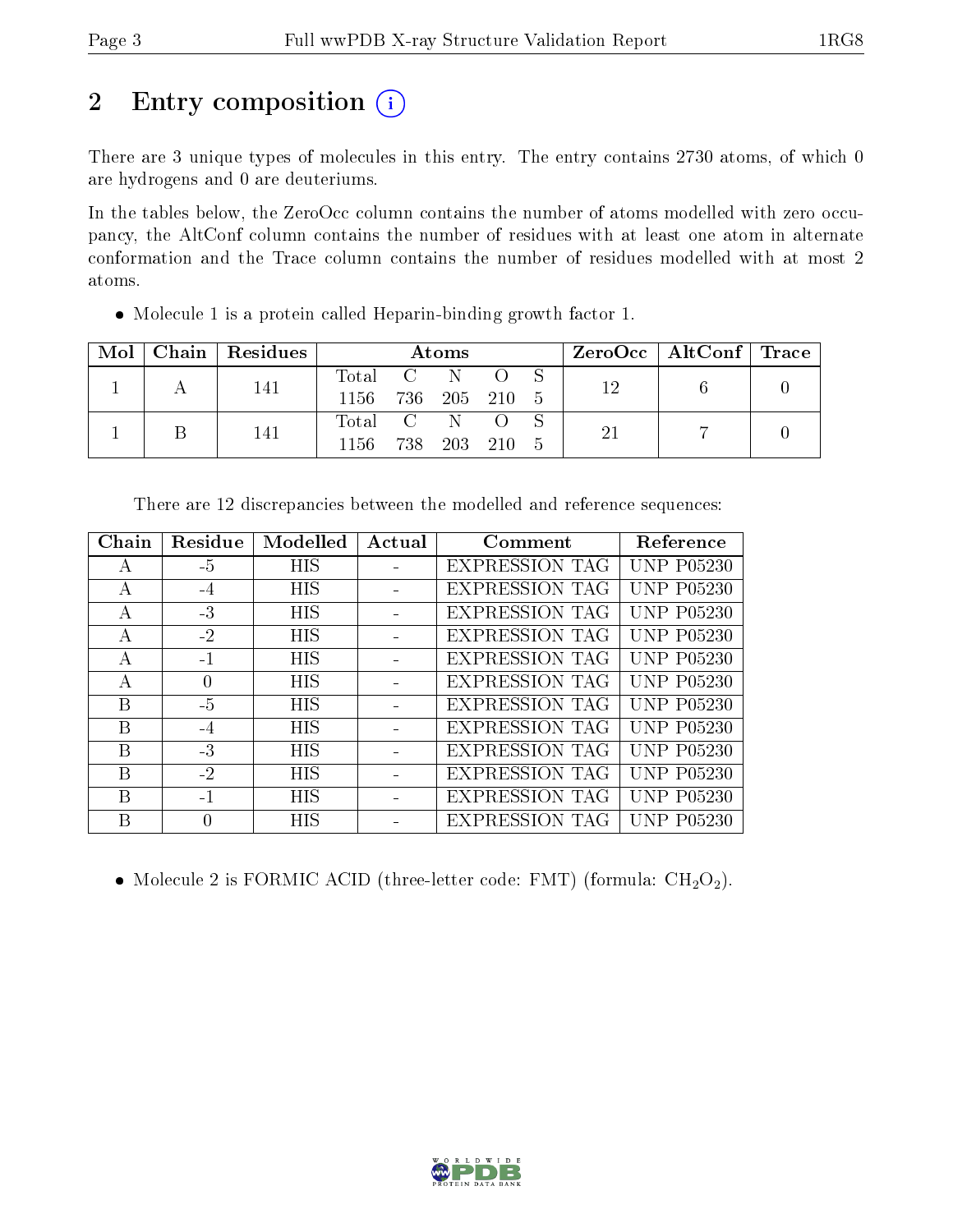

| Mol | Chain | Residues | Atoms                                                                      | ZeroOcc   AltConf |
|-----|-------|----------|----------------------------------------------------------------------------|-------------------|
| 2   |       |          | Total<br>$\left( \cdot \right)$<br>$\left( \right)$<br>3<br>$\overline{2}$ |                   |
| 2   | А     |          | Total<br>$\Omega$<br>C<br>3<br>$\overline{2}$                              |                   |
| 2   | B     |          | Total<br>3<br>$\overline{2}$                                               |                   |
| 9   | В     |          | Total<br>$\mathbf C$<br>3<br>$\overline{2}$                                |                   |
| 2   | R     |          | Total<br>$\mathcal{C}$<br>∩<br>3<br>2                                      |                   |

• Molecule 3 is water.

|  | $Mol$   Chain   Residues | Atoms               | ZeroOcc   AltConf |
|--|--------------------------|---------------------|-------------------|
|  | 214                      | Total<br>214<br>214 |                   |
|  | 189                      | Total<br>189<br>189 |                   |

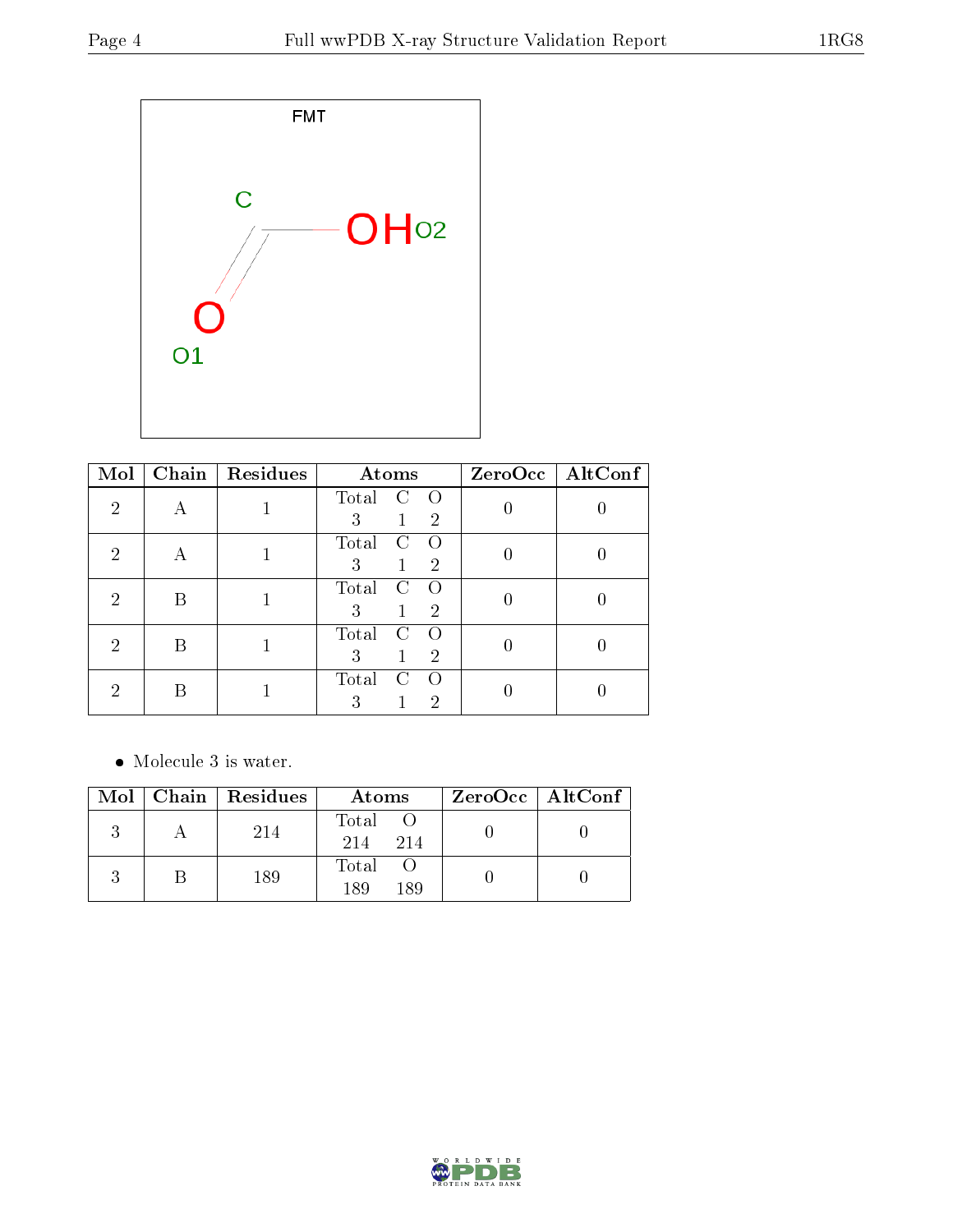# 3 Residue-property plots  $(i)$

These plots are drawn for all protein, RNA, DNA and oligosaccharide chains in the entry. The first graphic for a chain summarises the proportions of the various outlier classes displayed in the second graphic. The second graphic shows the sequence view annotated by issues in geometry and electron density. Residues are color-coded according to the number of geometric quality criteria for which they contain at least one outlier: green  $= 0$ , yellow  $= 1$ , orange  $= 2$  and red  $= 3$  or more. A red dot above a residue indicates a poor fit to the electron density ( $RSRZ > 2$ ). Stretches of 2 or more consecutive residues without any outlier are shown as a green connector. Residues present in the sample, but not in the model, are shown in grey.

• Molecule 1: Heparin-binding growth factor 1



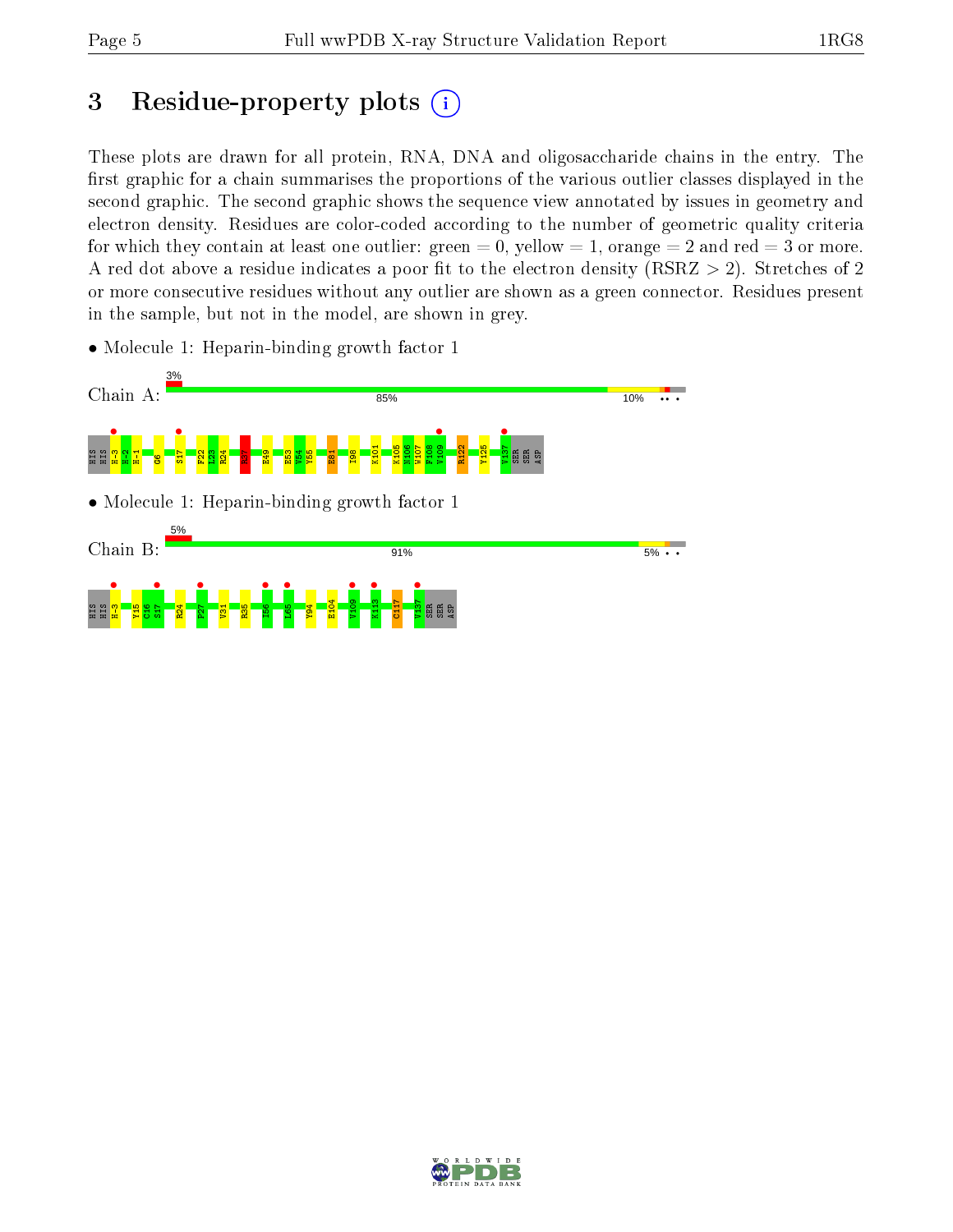# 4 Data and refinement statistics  $(i)$

| Property                                                         | Value                                                     | Source     |
|------------------------------------------------------------------|-----------------------------------------------------------|------------|
| Space group                                                      | C <sub>2</sub> 2 <sub>21</sub>                            | Depositor  |
| Cell constants                                                   | $96.21\text{\AA}$ $108.96\text{\AA}$<br>$74.26\text{\AA}$ | Depositor  |
| a, b, c, $\alpha$ , $\beta$ , $\gamma$                           | $90.00^{\circ}$ $90.00^{\circ}$<br>$90.00^\circ$          |            |
| Resolution $(A)$                                                 | $-1.10$<br>24.71                                          | Depositor  |
|                                                                  | 24.71<br>1.10<br>$\frac{1}{2}$                            | <b>EDS</b> |
| % Data completeness                                              | (Not available) $(24.71-1.10)$                            | Depositor  |
| (in resolution range)                                            | $92.2(24.71-1.10)$                                        | <b>EDS</b> |
| $R_{merge}$                                                      | 0.06                                                      | Depositor  |
| $\mathrm{R}_{sym}$                                               | (Not available)                                           | Depositor  |
| $\langle I/\sigma(I) \rangle^{-1}$                               | $0.79$ (at 1.10Å)                                         | Xtriage    |
| Refinement program                                               | SHELXL-97, CNS                                            | Depositor  |
| $R, R_{free}$                                                    | 0.146<br>0.171<br>$\frac{1}{2}$                           | Depositor  |
|                                                                  | $0.153$ ,<br>0.156                                        | DCC        |
| $R_{free}$ test set                                              | $\overline{7286}$ reflections $(5.03\%)$                  | wwPDB-VP   |
| Wilson B-factor $(A^2)$                                          | 12.9                                                      | Xtriage    |
| Anisotropy                                                       | 0.423                                                     | Xtriage    |
| Bulk solvent $k_{sol}(\text{e}/\text{A}^3), B_{sol}(\text{A}^2)$ | 0.40, 52.0                                                | <b>EDS</b> |
| L-test for twinning <sup>2</sup>                                 | $< L >$ = 0.50, $< L^2 >$ = 0.33                          | Xtriage    |
| Estimated twinning fraction                                      | No twinning to report.                                    | Xtriage    |
| $F_o, F_c$ correlation                                           | 0.97                                                      | <b>EDS</b> |
| Total number of atoms                                            | 2730                                                      | wwPDB-VP   |
| Average B, all atoms $(A^2)$                                     | 21.0                                                      | wwPDB-VP   |

Xtriage's analysis on translational NCS is as follows: The largest off-origin peak in the Patterson function is  $5.17\%$  of the height of the origin peak. No significant pseudotranslation is detected.

<sup>&</sup>lt;sup>2</sup>Theoretical values of  $\langle |L| \rangle$ ,  $\langle L^2 \rangle$  for acentric reflections are 0.5, 0.333 respectively for untwinned datasets, and 0.375, 0.2 for perfectly twinned datasets.



<span id="page-5-1"></span><span id="page-5-0"></span><sup>1</sup> Intensities estimated from amplitudes.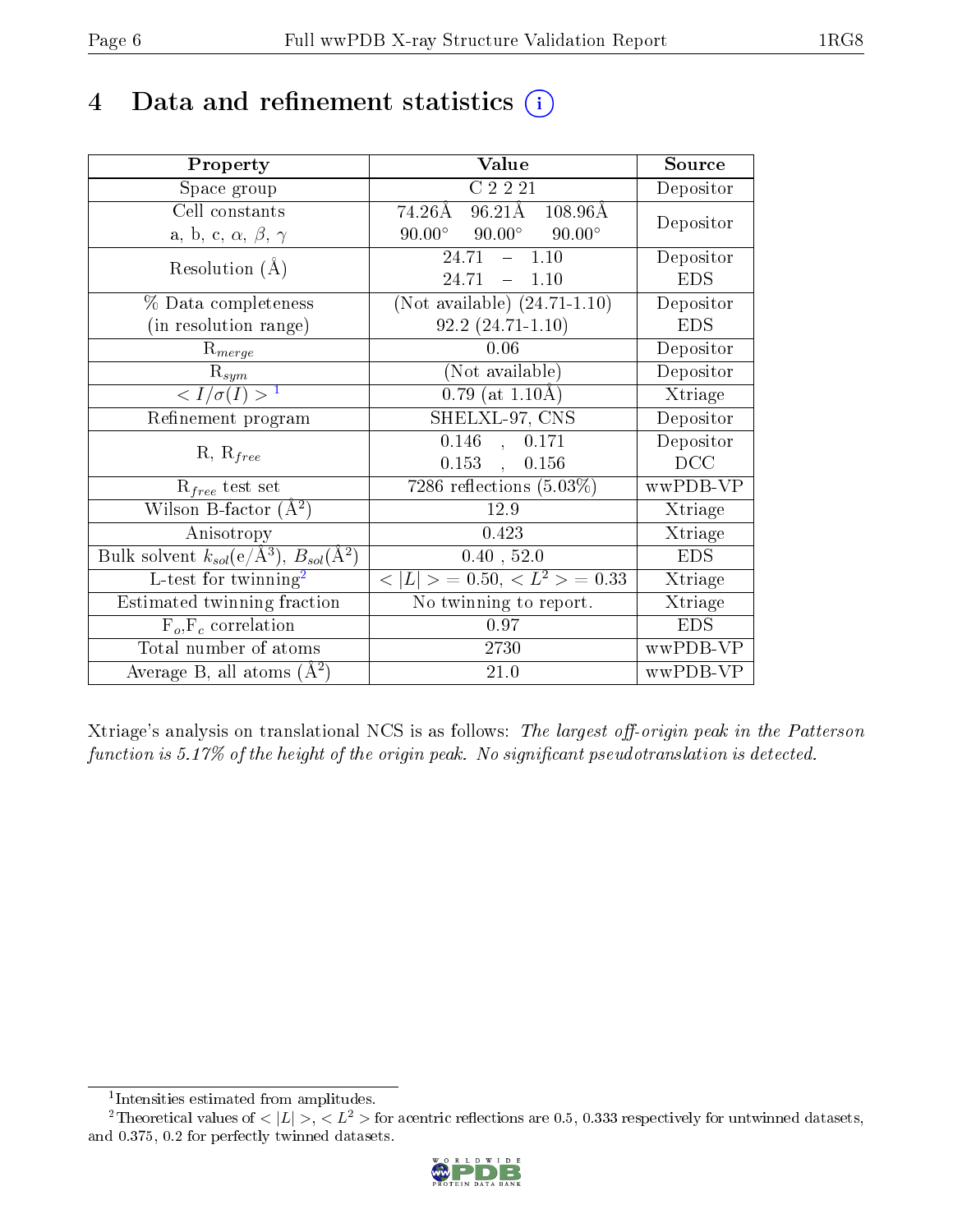# 5 Model quality  $(i)$

## 5.1 Standard geometry (i)

Bond lengths and bond angles in the following residue types are not validated in this section: FMT

The Z score for a bond length (or angle) is the number of standard deviations the observed value is removed from the expected value. A bond length (or angle) with  $|Z| > 5$  is considered an outlier worth inspection. RMSZ is the root-mean-square of all Z scores of the bond lengths (or angles).

| Mol | Chain |             | Bond lengths | Bond angles |                     |  |
|-----|-------|-------------|--------------|-------------|---------------------|--|
|     |       | <b>RMSZ</b> | $\# Z  > 5$  | RMSZ        | # $ Z  > 5$         |  |
|     |       | 0.79        | 0/1213       | 1.26        | $12/1638$ $(0.7\%)$ |  |
|     | B     | 0.74        | 0/1219       | 1.22        | $9/1650(0.5\%)$     |  |
| AII | Αll   | 0.77        | 0/2432       | 1.24        | $21/3288$ $(0.6\%)$ |  |

There are no bond length outliers.

All (21) bond angle outliers are listed below:

| Mol            | Chain | Res    | <b>Type</b> | Atoms                          | $\mathbf{Z}$ | Observed $(°)$ | Ideal $(^\circ)$ |
|----------------|-------|--------|-------------|--------------------------------|--------------|----------------|------------------|
| 1              | А     | 122    | $\rm{ARG}$  | NE-CZ-NH1                      | $-11.79$     | 114.41         | 120.30           |
| $\mathbf{1}$   | B     | 35     | ARG         | NE-CZ-NH1                      | 9.45         | 125.02         | 120.30           |
| $\mathbf{1}$   | А     | 6      | <b>GLY</b>  | $O-C-N$                        | $-8.19$      | 109.60         | 122.70           |
| 1              | А     | 122    | $\rm{ARG}$  | $\overline{\text{NH1-CL-NH2}}$ | 7.88         | 128.06         | 119.40           |
| 1              | А     | 53     | GLU         | $CA$ -CB-CG                    | 7.79         | 130.54         | 113.40           |
| $\mathbf{1}$   | B     | 24     | ARG         | NE-CZ-NH <sub>2</sub>          | $-7.50$      | 116.55         | 120.30           |
| 1              | А     | 125    | <b>TYR</b>  | $CB-CG-CD1$                    | $-7.15$      | 116.71         | 121.00           |
| $\overline{1}$ | B     | 94     | <b>TYR</b>  | $CG$ - $CD$ 1- $CE$ 1          | $-6.86$      | 115.82         | 121.30           |
| $\mathbf{1}$   | А     | 24     | $\rm{ARG}$  | NE-CZ-NH <sub>2</sub>          | $-6.34$      | 117.13         | 120.30           |
| $\mathbf{1}$   | A     | 37     | $\rm{ARG}$  | NE-CZ-NH1                      | 6.24         | 123.42         | 120.30           |
| 1              | А     | 55     | <b>TYR</b>  | $CB-CG-CD1$                    | 6.22         | 124.73         | 121.00           |
| $\mathbf{1}$   | А     | 49     | GLU         | OE1-CD-OE2                     | 6.04         | 130.55         | 123.30           |
| $\mathbf{1}$   | А     | 6      | <b>GLY</b>  | $CA-C-O$                       | 5.89         | 131.20         | 120.60           |
| $\mathbf{1}$   | А     | 122    | $\rm{ARG}$  | NE-CZ-NH <sub>2</sub>          | $-5.57$      | 117.51         | 120.30           |
| $\mathbf{1}$   | B     | 104    | GLU         | $CB-CG-CD$                     | 5.37         | 128.69         | 114.20           |
| $\mathbf{1}$   | B     | 15     | <b>TYR</b>  | $CB-CG-CD1$                    | $-5.20$      | 117.88         | 121.00           |
| $\mathbf{1}$   | B     | 94     | <b>TYR</b>  | $CZ$ - $CE2$ - $CD2$           | $-5.20$      | 115.12         | 119.80           |
| $\mathbf{1}$   | А     | 81     | GLU         | $CG$ - $CD$ - $OE1$            | 5.17         | 128.64         | 118.30           |
| $\mathbf{1}$   | B     | 35     | ARG         | NE-CZ-NH <sub>2</sub>          | $-5.11$      | 117.74         | 120.30           |
| 1              | B     | 117[A] | <b>CYS</b>  | $CA-CB-SG$                     | 5.11         | 123.19         | 114.00           |
| 1              | B     | 117 B  | <b>CYS</b>  | $CA-CB-SG$                     | 5.11         | 123.19         | 114.00           |

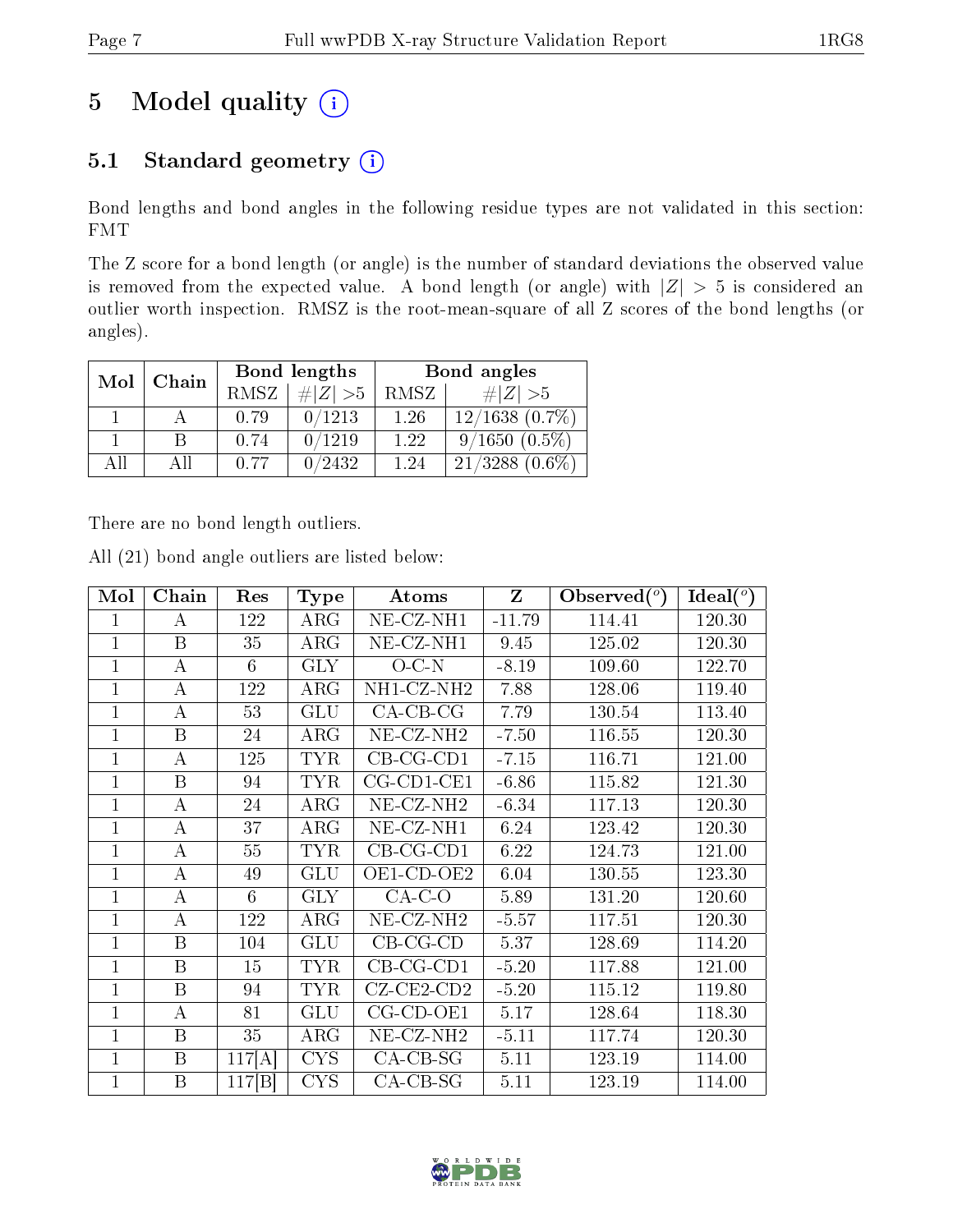There are no chirality outliers.

There are no planarity outliers.

#### 5.2 Too-close contacts (i)

In the following table, the Non-H and H(model) columns list the number of non-hydrogen atoms and hydrogen atoms in the chain respectively. The H(added) column lists the number of hydrogen atoms added and optimized by MolProbity. The Clashes column lists the number of clashes within the asymmetric unit, whereas Symm-Clashes lists symmetry related clashes.

|  |      | Mol   Chain   Non-H   $H (model)$   $H (added)$ |      | $\vert$ Clashes $\vert$ Symm-Clashes |
|--|------|-------------------------------------------------|------|--------------------------------------|
|  | 1156 |                                                 | 1139 |                                      |
|  | 1156 |                                                 | 1138 |                                      |
|  |      |                                                 |      |                                      |
|  |      |                                                 |      |                                      |
|  | 214  |                                                 |      |                                      |
|  | 189  |                                                 |      |                                      |
|  | 2730 |                                                 | 2287 |                                      |

The all-atom clashscore is defined as the number of clashes found per 1000 atoms (including hydrogen atoms). The all-atom clashscore for this structure is 2.

All (9) close contacts within the same asymmetric unit are listed below, sorted by their clash magnitude.

| Atom-1             | Atom-2            | Interatomic<br>distance $(A)$ | Clash<br>overlap $(A)$ |
|--------------------|-------------------|-------------------------------|------------------------|
| 1:B:3:HIS:HB3      | 2: B:503: FMT:O2  | 2.06                          | 0.56                   |
| 1:B:31:VAL:HG12    | 1:B:117[A]:CYS:SG | 2.49                          | 0.52                   |
| 1:A:105[B]:LYS:HE3 | 1: A:107:TRP:CZ2  | 2.47                          | 0.50                   |
| 1:A:122:ARG:NH1    | 3:A:661:HOH:O     | 2.47                          | 0.47                   |
| 1: A:81: GLU:CD    | 1:A:101:LYS:HD3   | 2.37                          | 0.45                   |
| 1:A:3:HIS:HB3      | 2:A:501:FMT:O2    | 2.17                          | 0.45                   |
| 1:A:1:HIS:CE1      | 1:A:98:ILE:HD13   | 2.53                          | 0.43                   |
| 1:A:17:SER:HB3     | 3:A:634:HOH:O     | 2.19                          | 0.42                   |
| 1:A:22:PHE:CZ      | 1:A:37:ARG:HG3    | 2.55                          | 0.41                   |

There are no symmetry-related clashes.

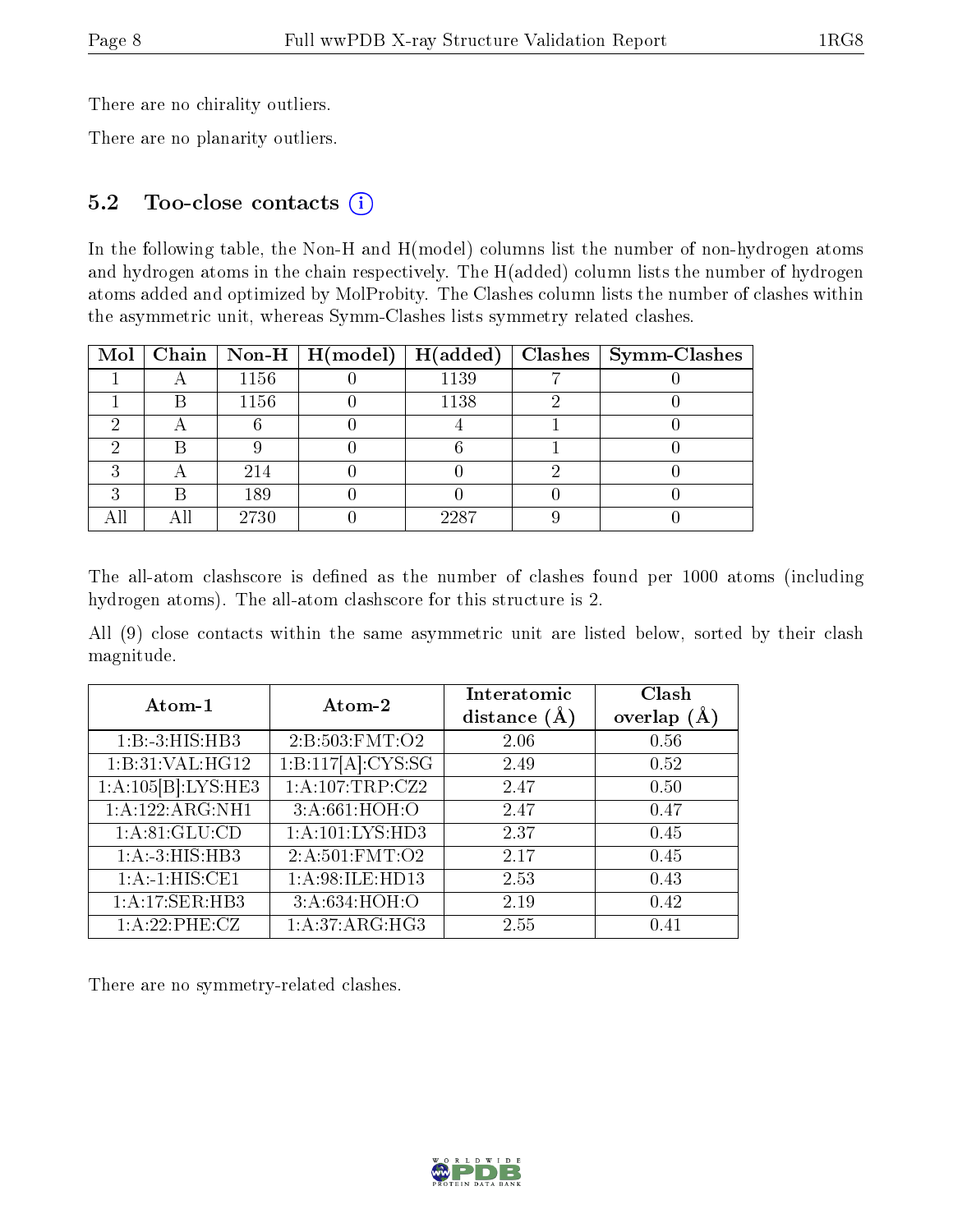## 5.3 Torsion angles (i)

#### 5.3.1 Protein backbone  $(i)$

In the following table, the Percentiles column shows the percent Ramachandran outliers of the chain as a percentile score with respect to all X-ray entries followed by that with respect to entries of similar resolution.

The Analysed column shows the number of residues for which the backbone conformation was analysed, and the total number of residues.

| Mol | Chain | Analysed                       | Favoured        | $\parallel$ Allowed $\parallel$ Outliers | Percentiles                            |
|-----|-------|--------------------------------|-----------------|------------------------------------------|----------------------------------------|
|     |       | $145/146$ (99\%)               | $141(97\%)$     | $4(3\%)$                                 | $\mid$ 100 $\mid$ 100 $\mid$           |
|     |       | $146/146$ (100\%)   141 (97\%) |                 | 5(3%)                                    | $\vert$ 100<br>100                     |
| All | Аll   | $291/292(100\%)$               | $\pm 282$ (97%) | $9(3\%)$                                 | 100 <sup>7</sup><br>$\blacksquare$ 100 |

There are no Ramachandran outliers to report.

#### 5.3.2 Protein sidechains  $(i)$

In the following table, the Percentiles column shows the percent sidechain outliers of the chain as a percentile score with respect to all X-ray entries followed by that with respect to entries of similar resolution.

The Analysed column shows the number of residues for which the sidechain conformation was analysed, and the total number of residues.

| Mol | Chain | Analysed          | Rotameric   Outliers |          | Percentiles          |  |  |
|-----|-------|-------------------|----------------------|----------|----------------------|--|--|
|     |       | $130/129$ (101\%) | $129(99\%)$          | $1(1\%)$ | 52<br>$\sqrt{81}$    |  |  |
|     | B     | $131/129$ (102\%) | 131 $(100\%)$        |          | $\boxed{100}$<br>100 |  |  |
| All | All   | $261/258$ (101\%) | 260 $(100\%)$        | $1(0\%)$ | 91                   |  |  |

All (1) residues with a non-rotameric sidechain are listed below:

| Mol | Chain   Res | ype |
|-----|-------------|-----|
|     |             |     |

Some sidechains can be flipped to improve hydrogen bonding and reduce clashes. There are no such sidechains identified.

#### $5.3.3$  RNA  $(i)$

There are no RNA molecules in this entry.

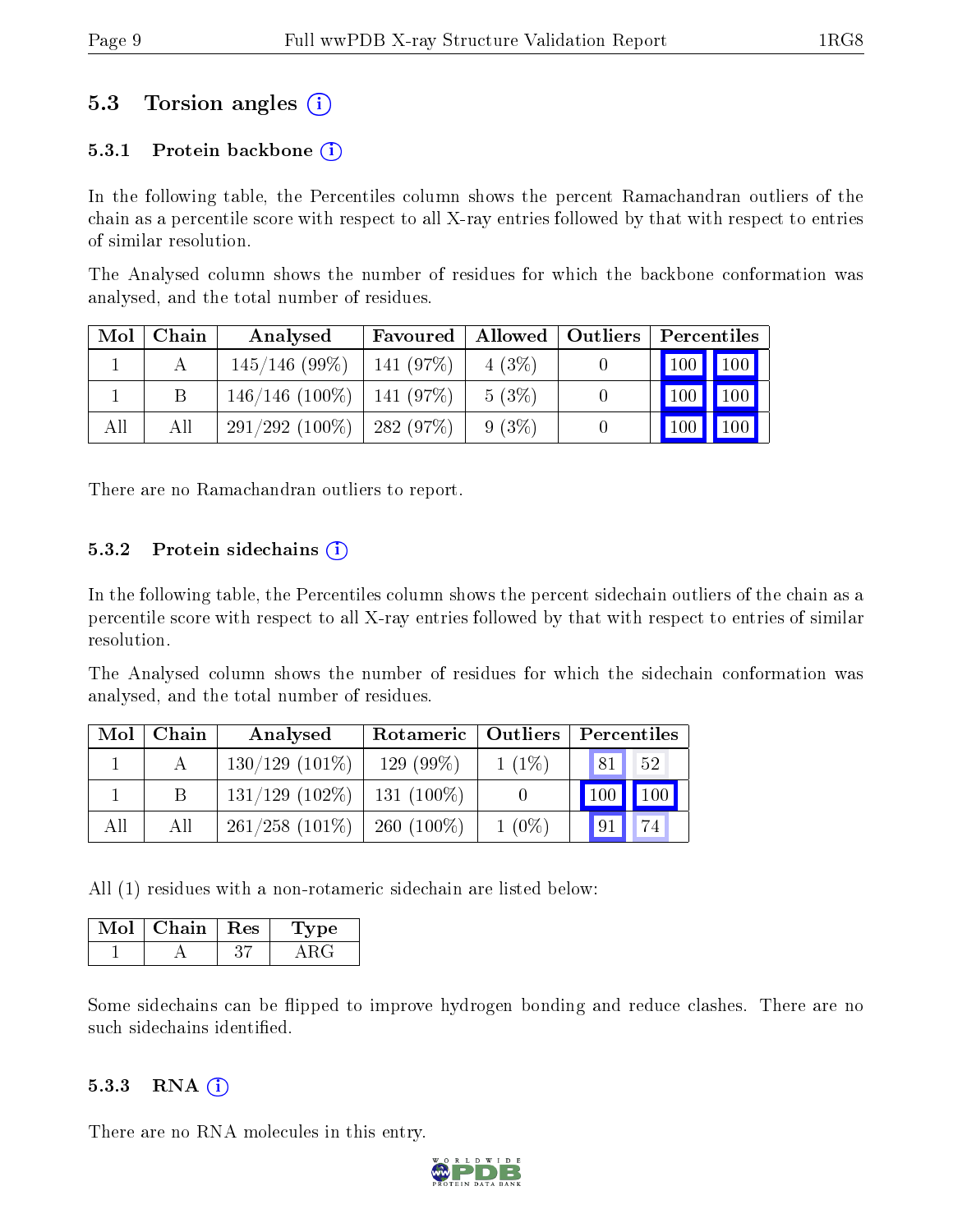#### 5.4 Non-standard residues in protein, DNA, RNA chains (i)

There are no non-standard protein/DNA/RNA residues in this entry.

#### 5.5 Carbohydrates  $(i)$

There are no monosaccharides in this entry.

#### 5.6 Ligand geometry  $(i)$

5 ligands are modelled in this entry.

In the following table, the Counts columns list the number of bonds (or angles) for which Mogul statistics could be retrieved, the number of bonds (or angles) that are observed in the model and the number of bonds (or angles) that are dened in the Chemical Component Dictionary. The Link column lists molecule types, if any, to which the group is linked. The Z score for a bond length (or angle) is the number of standard deviations the observed value is removed from the expected value. A bond length (or angle) with  $|Z| > 2$  is considered an outlier worth inspection. RMSZ is the root-mean-square of all Z scores of the bond lengths (or angles).

| Mol            |            | Res<br>Chain |     |                              | Bond lengths<br>Link |               |             | Bond angles |        |      |             |
|----------------|------------|--------------|-----|------------------------------|----------------------|---------------|-------------|-------------|--------|------|-------------|
|                | Type       |              |     |                              |                      | $\rm{Counts}$ | <b>RMSZ</b> | # $ Z  > 2$ | Counts | RMSZ | # $ Z  > 2$ |
| $\overline{2}$ | <b>FMT</b> | В            | 503 | $\qquad \qquad \blacksquare$ | 0.2.2                | 0.00          |             | 0.1,1       | 0.00   |      |             |
| $\overline{2}$ | <b>FMT</b> | Β            | 504 | $\qquad \qquad \blacksquare$ | 0,2,2                | 0.00          |             | 0,1,1       | 0.00   |      |             |
| $\overline{2}$ | FMT        |              | 502 | $\qquad \qquad \blacksquare$ | 0,2,2                | 0.00          |             | 0,1,1       | 0.00   |      |             |
| $\overline{2}$ | <b>FMT</b> | А            | 501 | $\qquad \qquad \blacksquare$ | 0, 2, 2              | 0.00          |             | 0,1,1       | 0.00   |      |             |
| $\overline{2}$ | <b>FMT</b> | B            | 505 | $\overline{\phantom{a}}$     | 0, 2, 2              | 0.00          |             | 0,1,1       | 0.00   |      |             |

There are no bond length outliers.

There are no bond angle outliers.

There are no chirality outliers.

There are no torsion outliers.

There are no ring outliers.

2 monomers are involved in 2 short contacts:

| $Mol \parallel$ |  |  | $\vert$ Chain $\vert$ Res $\vert$ Type $\vert$ Clashes $\vert$ Symm-Clashes |
|-----------------|--|--|-----------------------------------------------------------------------------|
|                 |  |  |                                                                             |
|                 |  |  |                                                                             |

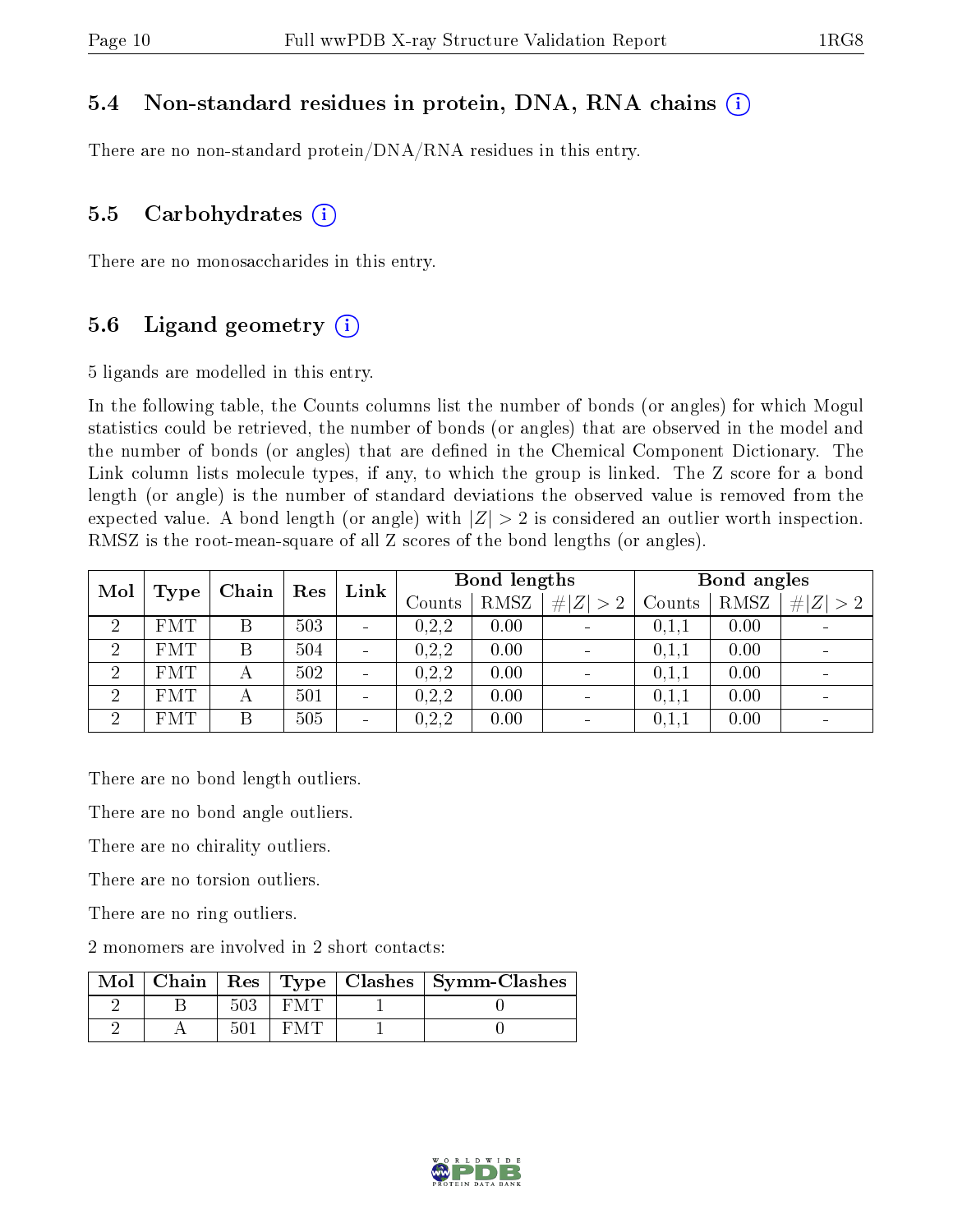## 5.7 [O](https://www.wwpdb.org/validation/2017/XrayValidationReportHelp#nonstandard_residues_and_ligands)ther polymers (i)

There are no such residues in this entry.

## 5.8 Polymer linkage issues (i)

There are no chain breaks in this entry.

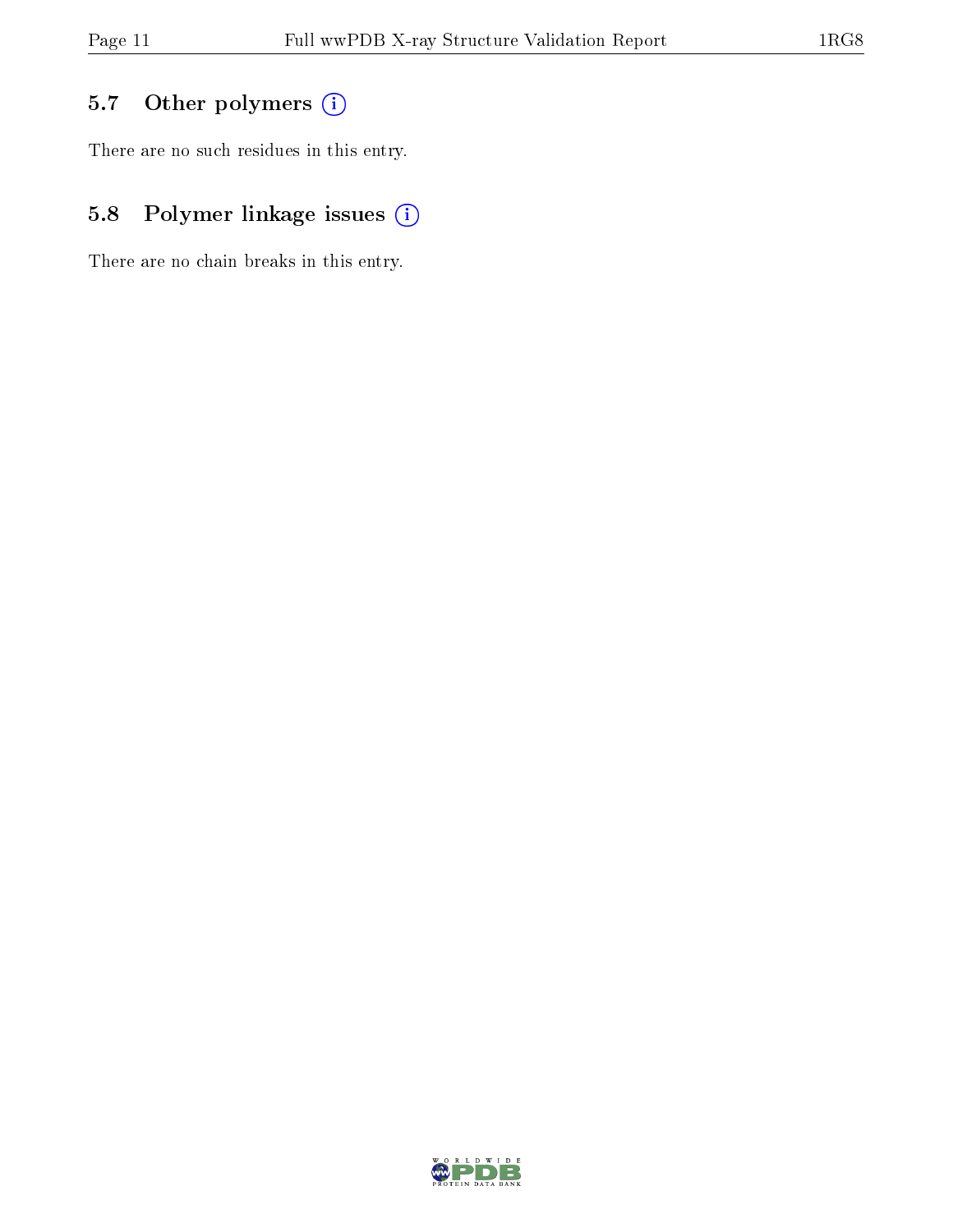# 6 Fit of model and data  $(i)$

## 6.1 Protein, DNA and RNA chains  $(i)$

In the following table, the column labelled  $#RSRZ> 2'$  contains the number (and percentage) of RSRZ outliers, followed by percent RSRZ outliers for the chain as percentile scores relative to all X-ray entries and entries of similar resolution. The OWAB column contains the minimum, median,  $95<sup>th</sup>$  percentile and maximum values of the occupancy-weighted average B-factor per residue. The column labelled ' $Q< 0.9$ ' lists the number of (and percentage) of residues with an average occupancy less than 0.9.

|     | $Mol$   Chain | Analysed                  | $<$ RSRZ $>$ | $\rm \#RSRZ{>}2$                       | $\sqrt{\text{OWAB}(\text{A}^2)}$ $\mid$ Q<0.9 |  |
|-----|---------------|---------------------------|--------------|----------------------------------------|-----------------------------------------------|--|
|     |               | $\pm 141/146$ (96%) $\pm$ | 0.21         | $4(2\%)$ 53 50                         | 11, 16, 30, 49   5 (3%)                       |  |
|     |               | 141/146 (96%)             | 0.31         | $8(5\%)$ 23 22 11, 19, 35, 46 6 (4\%)  |                                               |  |
| All | All           | $282/292(96\%)$           | 0.26         | $12(4\%)$ 35 32 11, 17, 34, 49 11 (3%) |                                               |  |

All (12) RSRZ outliers are listed below:

| Mol          | Chain | Res  | Type | <b>RSRZ</b> |
|--------------|-------|------|------|-------------|
| 1            | B     | 137  | VAL  | 4.1         |
| 1            | А     | $-3$ | HIS  | 2.9         |
| 1            | В     | 65   | LEU  | 2.8         |
| $\mathbf{1}$ | А     | 137  | VAL  | 2.7         |
| 1            | В     | 17   | SER  | 2.6         |
| 1            | В     | $-3$ | HIS  | 2.5         |
| 1            | В     | 113  | LYS  | 2.5         |
| 1            | В     | 27   | PRO  | 2.2         |
| 1            | В     | 109  | VAL  | 2.2         |
| 1            | А     | 109  | VAL  | 2.1         |
| 1            | А     | 17   | SER  | 2.1         |
| 1            | R     | 56   | ILE  | 2.0         |

## 6.2 Non-standard residues in protein, DNA, RNA chains  $(i)$

There are no non-standard protein/DNA/RNA residues in this entry.

### 6.3 Carbohydrates  $(i)$

There are no monosaccharides in this entry.